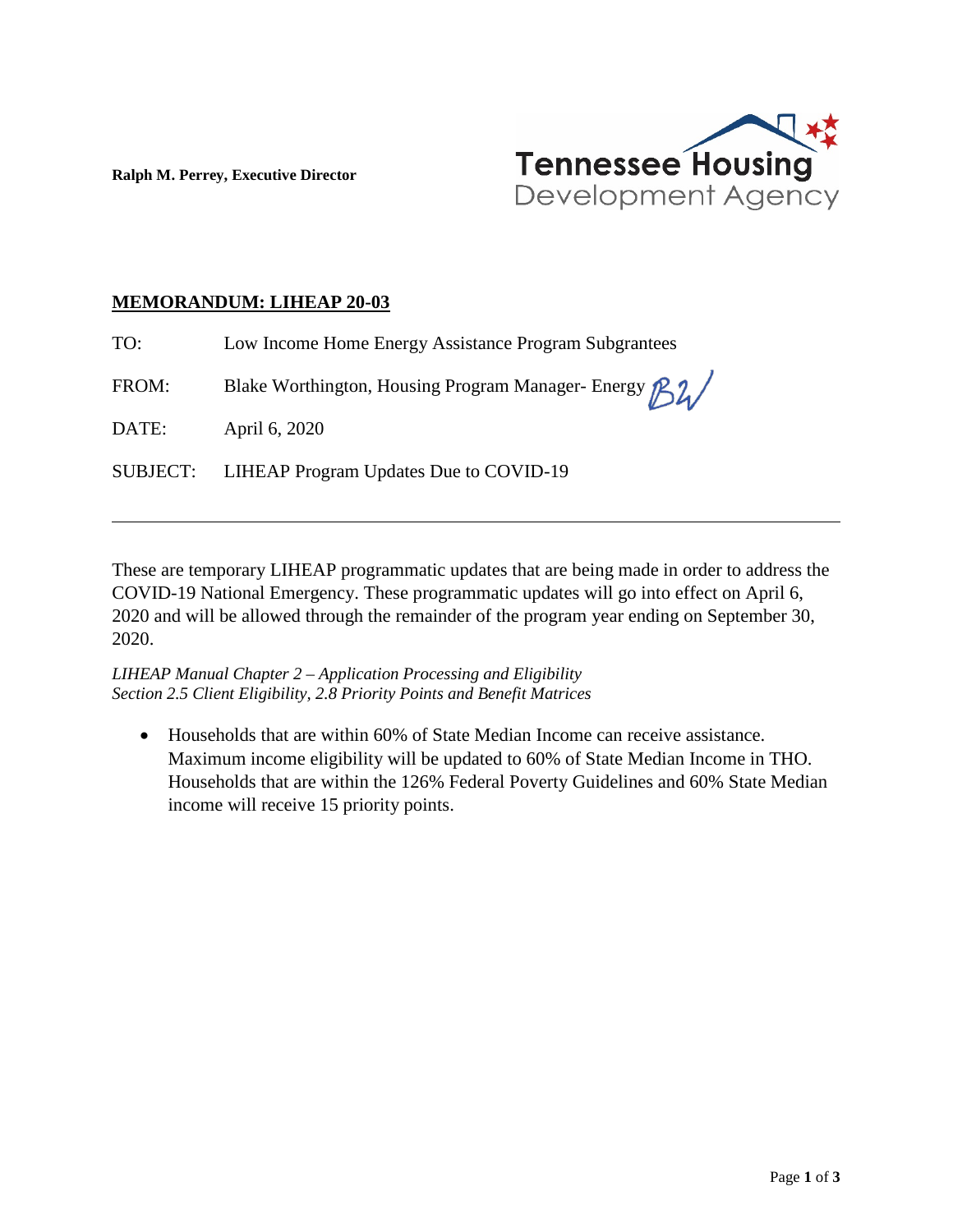| <b>Family Size</b> | 0-50% of Poverty | $51\% - 75\%$ of    | 76%-100% of         | $101\% - 125\%$ of  | 126% Federal Poverty       |
|--------------------|------------------|---------------------|---------------------|---------------------|----------------------------|
|                    |                  | Poverty             | Poverty             | Poverty             | Guidelines -60% of         |
|                    |                  |                     |                     |                     | <b>State Median Income</b> |
| 1                  | $$0 - $6,245$    | $$6,246 - $9,368$   | $$9,369 - $12,490$  | $$12,491 - $15,613$ | $$15,614 - $22,843$        |
|                    |                  |                     |                     |                     |                            |
| 2                  | $$0 - $8,455$    | $$8,456 - $12,683$  | $$12.684 - $16.910$ | $$16,911 - $21,138$ | $$21,139 - $29,871$        |
|                    |                  |                     |                     |                     |                            |
| 3                  | $$0 - $10,665$   | $$10,666 - $15,998$ | $$15,999 - $21,330$ | $$21,331 - $26,663$ | $$26,664 - $36,900$        |
|                    |                  |                     |                     |                     |                            |
| 4                  | $$0 - $12,875$   | $$12,876 - $19,313$ | $$19,314 - $25,750$ | $$25,751 - $32,188$ | \$32,189 - \$43,928        |
|                    |                  |                     |                     |                     |                            |
| 5                  | $$0 - $15,085$   | $$15086 - $22,628$  | $$22.629 - $30.170$ | $$30,171 - $37,713$ | $$37,714 - $50,956$        |
|                    |                  |                     |                     |                     |                            |
| 6                  | $$0 - $17,295$   | $$17,296 - $25,943$ | $$25,944 - $34,590$ | $$34,591 - $43,238$ | $$43,239 - $57,985$        |
|                    |                  |                     |                     |                     |                            |
| 7                  | $$0 - $19,505$   | $$19,506 - $29,258$ | $$29,259 - $39,010$ | $$39011 - $48,763$  | $$48,763 - $65,013$        |
|                    |                  |                     |                     |                     |                            |
| 8                  | $$0 - $21,715$   | $$21,716 - $32,573$ | $$32.574 - $43.430$ | $$43,431 - $54,288$ | $$54,289 - $72,041$        |
|                    |                  |                     |                     |                     |                            |
|                    |                  |                     |                     |                     |                            |

LIHEAP w/ 60% SMI Max

- Digital, electronic, scanned or photographed copies of signatures are allowed on applications and all forms. Agencies should have dedicated email address that is used for clients to send applications.
- Verbal verification via telephone can be taken for application signatures and form verification.
	- o The person obtaining verbal confirmations/verifications must document the following on each item verified:
		- Date of initial contact by client
		- Name of person taking the verbal information (subgrantee)
		- **Person they are receiving information from (applicant)**
		- Date verbal verification received
		- Time of verbal verification
		- Method of receipt (i.e. Telephone)
	- o The subgrantee must receive verbal consent from the client to allow verbal verification on each form. The client's consent to allowing verbal verification must be documented on each form in the steps outlined above and noted in THO. If a client refuses to allow verbal verification another intake method must be provided. (i.e. mail, drop off, electronic)